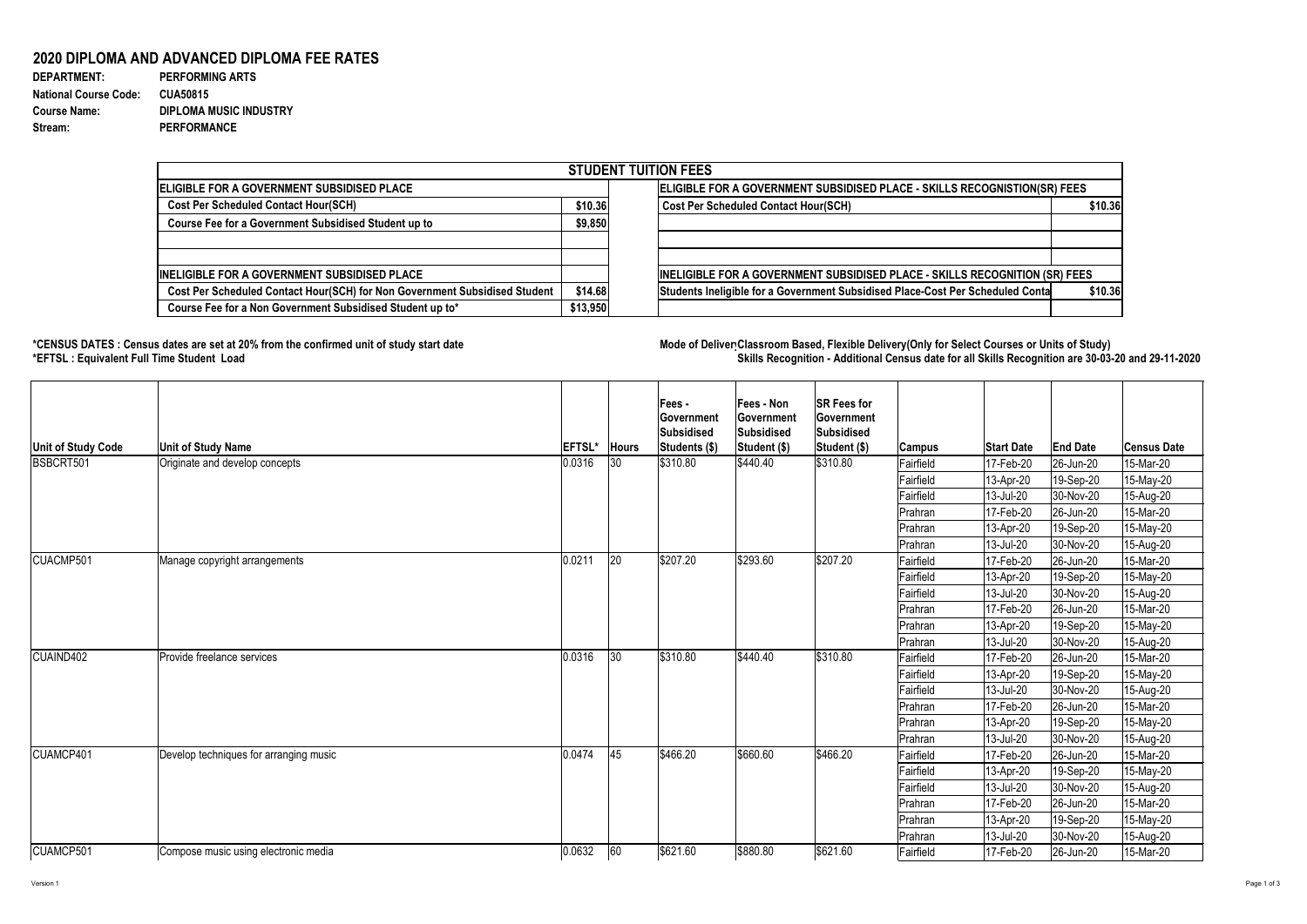

| <b>Unit of Study Code</b> | <b>Unit of Study Name</b>                        | EFTSL* | <b>Hours</b> | <b>Fees-</b><br><b>Government</b><br>Subsidised<br>Students (\$) | <b>Fees - Non</b><br><b>Government</b><br>Subsidised<br>Student (\$) | <b>SR Fees for</b><br><b>Government</b><br>Subsidised<br>Student (\$) | <b>Campus</b>          | <b>Start Date</b>      | <b>End Date</b>                  | <b>Census Date</b>     |
|---------------------------|--------------------------------------------------|--------|--------------|------------------------------------------------------------------|----------------------------------------------------------------------|-----------------------------------------------------------------------|------------------------|------------------------|----------------------------------|------------------------|
|                           |                                                  |        |              |                                                                  |                                                                      |                                                                       | Fairfield              | 13-Apr-20              | 19-Sep-20                        | 15-May-20              |
|                           |                                                  |        |              |                                                                  |                                                                      |                                                                       | Fairfield              | 13-Jul-20              | 30-Nov-20                        | 15-Aug-20              |
|                           |                                                  |        |              |                                                                  |                                                                      |                                                                       | Prahran                | 17-Feb-20              | 26-Jun-20                        | 15-Mar-20              |
|                           |                                                  |        |              |                                                                  |                                                                      |                                                                       | Prahran                | $13-Apr-20$            | 19-Sep-20                        | 15-May-20              |
|                           |                                                  |        |              |                                                                  |                                                                      |                                                                       | Prahran                | 13-Jul-20              | 30-Nov-20                        | 15-Aug-20              |
| CUAMLT401                 | Notate music for performance                     | 0.0368 | 35           | \$362.60                                                         | \$513.80                                                             | \$362.60                                                              | Fairfield              | 17-Feb-20              | 26-Jun-20                        | 15-Mar-20              |
|                           |                                                  |        |              |                                                                  |                                                                      |                                                                       | Fairfield              | $13-Apr-20$            | 19-Sep-20                        | 15-May-20              |
|                           |                                                  |        |              |                                                                  |                                                                      |                                                                       | Fairfield              | 13-Jul-20              | 30-Nov-20                        | 15-Aug-20              |
|                           |                                                  |        |              |                                                                  |                                                                      |                                                                       | Prahran                | 17-Feb-20              | 26-Jun-20                        | 15-Mar-20              |
|                           |                                                  |        |              |                                                                  |                                                                      |                                                                       | Prahran                | 13-Apr-20              | 19-Sep-20                        | 15-May-20              |
|                           |                                                  |        |              |                                                                  |                                                                      |                                                                       | Prahran                | 13-Jul-20              | 30-Nov-20                        | 15-Aug-20              |
| CUAMLT403                 | Develop skills in analysis of functional harmony | 0.0579 | 55           | \$569.80                                                         | \$807.40                                                             | \$569.80                                                              | Fairfield              | 17-Feb-20              | $ 26 - Jun - 20 $                | 15-Mar-20              |
|                           |                                                  |        |              |                                                                  |                                                                      |                                                                       | Fairfield              | 13-Apr-20              | 19-Sep-20                        | 15-May-20              |
|                           |                                                  |        |              |                                                                  |                                                                      |                                                                       | Fairfield              | $ 13 -$ Jul-20         | 30-Nov-20                        | 15-Aug-20              |
|                           |                                                  |        |              |                                                                  |                                                                      |                                                                       | Prahran                | 17-Feb-20              | $ 26 - Jun - 20 $                | 15-Mar-20              |
|                           |                                                  |        |              |                                                                  |                                                                      |                                                                       | Prahran                | 13-Apr-20              | 19-Sep-20                        | 15-May-20              |
|                           |                                                  |        |              |                                                                  |                                                                      |                                                                       | Prahran                | 13-Jul-20              | 30-Nov-20                        | 15-Aug-20              |
| CUAMLT501                 | Refine aural perception skills                   | 0.0632 | 60           | \$621.60                                                         | \$880.80                                                             | \$621.60                                                              | Fairfield              | 17-Feb-20              | 26-Jun-20                        | 15-Mar-20              |
|                           |                                                  |        |              |                                                                  |                                                                      |                                                                       | Fairfield              | 13-Apr-20              | 19-Sep-20                        | 15-May-20              |
|                           |                                                  |        |              |                                                                  |                                                                      |                                                                       | Fairfield              | 13-Jul-20              | 30-Nov-20                        | 15-Aug-20              |
|                           |                                                  |        |              |                                                                  |                                                                      |                                                                       | Prahran                | 17-Feb-20              | 26-Jun-20                        | 15-Mar-20              |
|                           |                                                  |        |              |                                                                  |                                                                      |                                                                       | Prahran                | 13-Apr-20              | 19-Sep-20                        | 15-May-20              |
|                           |                                                  |        |              |                                                                  |                                                                      |                                                                       | Prahran                | 13-Jul-20              | 30-Nov-20                        | 15-Aug-20              |
| CUAMPF402                 | Develop and maintain stagecraft skills           | 0.0737 | 70           | \$725.20                                                         | \$1,027.60                                                           | \$725.20                                                              | Fairfield              | 17-Feb-20              | 30-Nov-20                        | 15-Mar-20              |
|                           |                                                  |        |              |                                                                  |                                                                      |                                                                       | Fairfield              | $ 13 - Apr - 20 $      | $ 26$ -Mar-21                    | 15-May-20              |
|                           |                                                  |        |              |                                                                  |                                                                      |                                                                       | Fairfield              | 13-Jul-20              | $ 30 - Jun-21 $                  | 15-Aug-20              |
|                           |                                                  |        |              |                                                                  |                                                                      |                                                                       | Prahran                | 17-Feb-20              | 30-Nov-20                        | 15-Mar-20              |
|                           |                                                  |        |              |                                                                  |                                                                      |                                                                       | Prahran                | $ 13 - Apr-20 $        | $ 26$ -Mar-21                    | 15-May-20              |
|                           |                                                  |        |              |                                                                  |                                                                      |                                                                       | Prahran                | $ 13 -$ Jul-20         | $ 30 - Jun-21 $                  | 15-Aug-20              |
| <b>CUAMPF404</b>          | Perform music as part of a group                 | 0.0737 | 70           | \$725.20                                                         | \$1,027.60                                                           | \$725.20                                                              | Fairfield              | 17-Feb-20              | 30-Nov-20                        | 15-Mar-20              |
|                           |                                                  |        |              |                                                                  |                                                                      |                                                                       | Fairfield              | 13-Apr-20              | 26-Mar-21                        | 15-May-20              |
|                           |                                                  |        |              |                                                                  |                                                                      |                                                                       | Fairfield              | 13-Jul-20              | 30-Jun-21                        | 15-Aug-20              |
|                           |                                                  |        |              |                                                                  |                                                                      |                                                                       | Prahran                | 17-Feb-20              | 30-Nov-20                        | 15-Mar-20              |
|                           |                                                  |        |              |                                                                  |                                                                      |                                                                       | Prahran                | 13-Apr-20              | 26-Mar-21                        | 15-May-20              |
| CUAMPF406                 |                                                  | 0.0737 | 70           | \$725.20                                                         | \$1,027.60                                                           | \$725.20                                                              | Prahran                | 13-Jul-20              | 30-Jun-21                        | 15-Aug-20              |
|                           | Perform music as a soloist                       |        |              |                                                                  |                                                                      |                                                                       | Fairfield              | 17-Feb-20              | 30-Nov-20                        | 15-Mar-20              |
|                           |                                                  |        |              |                                                                  |                                                                      |                                                                       | Fairfield<br>Fairfield | 13-Apr-20              | $ 26$ -Mar-21                    | 15-May-20              |
|                           |                                                  |        |              |                                                                  |                                                                      |                                                                       |                        | 13-Jul-20              | $ 30 - Jun-21 $<br>30-Nov-20     | 15-Aug-20<br>15-Mar-20 |
|                           |                                                  |        |              |                                                                  |                                                                      |                                                                       | Prahran                | 17-Feb-20<br>13-Apr-20 | 26-Mar-21                        | 15-May-20              |
|                           |                                                  |        |              |                                                                  |                                                                      |                                                                       | Prahran                | 13-Jul-20              |                                  |                        |
| CUAMPF410                 | Perform music from written notation              | 0.0737 | $ 70\rangle$ | \$725.20                                                         | \$1,027.60                                                           | \$725.20                                                              | Prahran<br>Fairfield   | 17-Feb-20              | $ 30 - Jun-21 $<br>$ 30-Nov-20 $ | 15-Aug-20<br>15-Mar-20 |
|                           |                                                  |        |              |                                                                  |                                                                      |                                                                       | Fairfield              | 13-Apr-20              | $ 26$ -Mar-21                    | 15-May-20              |
|                           |                                                  |        |              |                                                                  |                                                                      |                                                                       | Fairfield              | $ 13 -$ Jul-20         | $ 30 - Jun-21 $                  | 15-Aug-20              |
|                           |                                                  |        |              |                                                                  |                                                                      |                                                                       | Prahran                | 17-Feb-20              | 30-Nov-20                        | 15-Mar-20              |
|                           |                                                  |        |              |                                                                  |                                                                      |                                                                       | Prahran                | $ 13 - Apr - 20 $      | $ 26$ -Mar-21                    | 15-May-20              |
|                           |                                                  |        |              |                                                                  |                                                                      |                                                                       |                        |                        |                                  |                        |